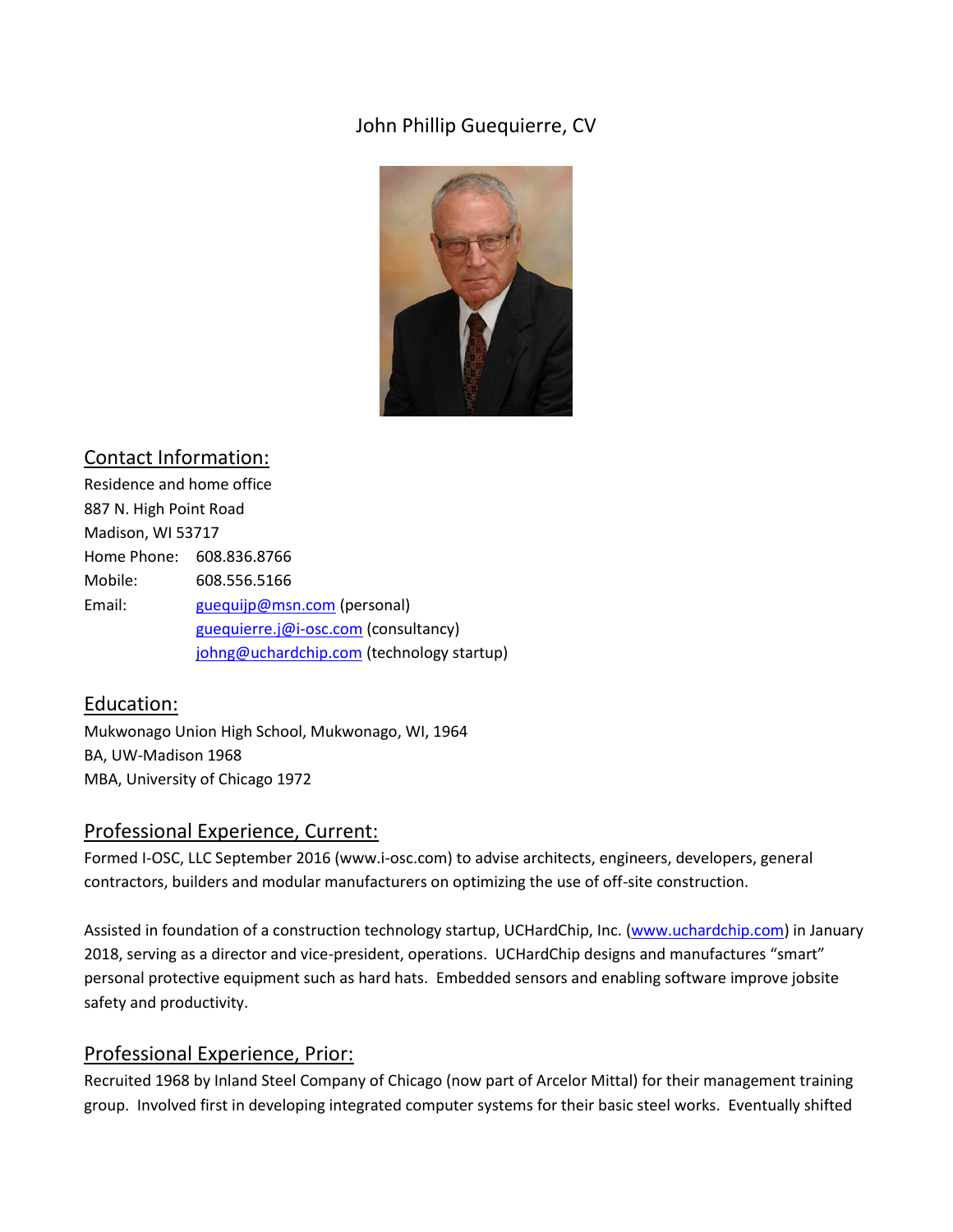to general problem solving, primarily in divisions with problems, with postings to Toledo, Milwaukee, Washington DC, and Chicago. Included assignments with light gauge steel framing and other steel products, single-family and commercial real estate development and panelized housing.

Joined a group buying Inland spin-off Schult Homes Corporation in 1984 (manufacturer of factory-built structures), raising investment funds among the management group as well as from Wall Street private equity sources and from major banks. Began as CFO, moving to COO and President in 1992. Grew Schult from \$90 million in revenues in 1984 to \$375 million in 1998 through a combination of internal growth and acquisitions, also closing or selling unprofitable operations. Built seven manufacturing facilities and managed six major facilities expansions. At peak, managed fourteen assembly lines.

Personally led the effort to take Schult public in 1987 (American Exchange SHC), then completed a successful secondary offering in 1992 which provided a highly profitable exit for our Wall Street private equity source. Managed a 1998 auction of Schult with multiple bidders. It is now part of Berkshire-Hathaway.

Formed Pleasant Street Homes, LLC in 2001 to focus on the factory-built modular structures market (singlefamily, multi-family and commercial), acquiring manufacturing operations in Indiana and Pennsylvania. Survived the 2008 "Great Recession" through dramatic down-sizing, then sold most assets to Hi-Tech Housing, Inc, at the end of 2010. Served as COO of Hi-Tech until partially retiring in mid-2013 and moving to Madison, then serving as senior vice-president until September 2016. Pleasant Street and Hi-Tech experiences included (i) both highvelocity standardized production and slower-paced custom production, (ii) government contracting, (iii) US, Canadian and some South American and European projects, (iv) sustainable structures, including LEED Platinum and passive design, (v) wood and light-gauge steel framing, (vi) urban infill, and (vii) development of proprietary estimating software for custom manufacturing.

Throughout career served as committee and board member of various trade associations.

## Civic Involvement, Current:

- Board member, Wexford Village Homeowners Association [\(www.wexfordvillage.org\)](http://www.wexfordvillage.org/).
- Member, Wisconsin Innovation Network, the membership arm of the Wisconsin Technology Council [\(www.wisconsintechnologycouncil.com\)](http://www.wisconsintechnologycouncil.com/).
- Volunteer, MERLIN Mentors [\(www.merlinmentors.org\)](http://www.merlinmentors.org/), which is sponsored by the University of Wisconsin, WARF and University Research Park. It provides mentorship for new startups and assistance in attracting first and second tier financing.
- Volunteer, Advancing AI Wisconsin, a new organization which supports the development of artificial intelligence, internet-of-things and blockchain technology.
- Volunteer, Wisconsin Alumni Association, regularly contacting elected officials in support of the University.
- Volunteer Pen Pal, Glenn Stephens Elementary School.
- Member of the Session (governing council), Covenant Presbyterian Church, Madison.

### Civic Involvement, Prior: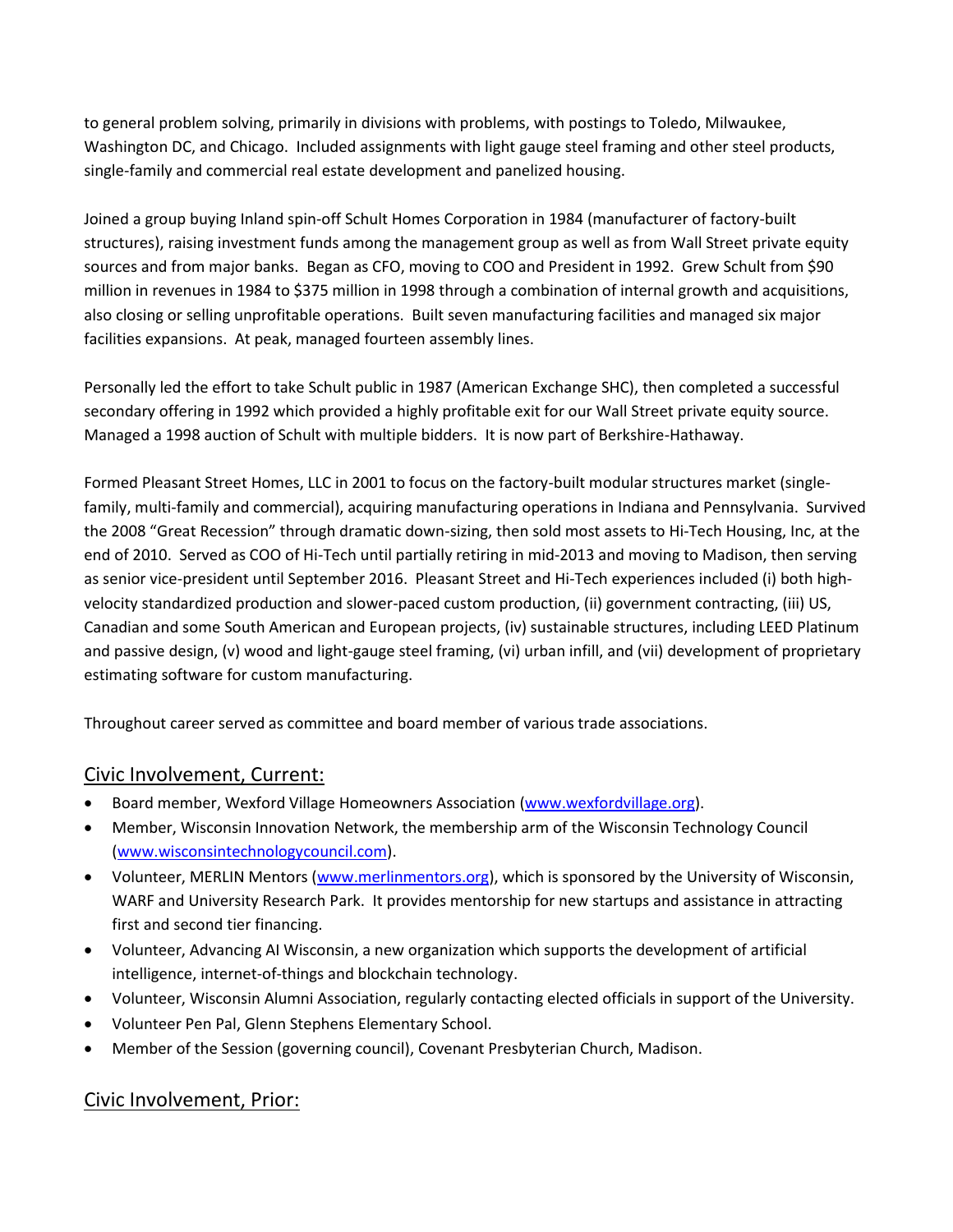- Chairman, United Way of Elkhart County, Indiana
- Chairman, Indiana Association of United Ways
- Project leader, Elkhart County 4-H
- Board member, Elkhart County Saddle Club

### Personal:

- Married to Mary ("Polly") Guequierre for 50 years. Polly grew up in Racine and is a UW-Madison graduate
- Three children (two of whom are UW-Madison graduates)
- Three grandchildren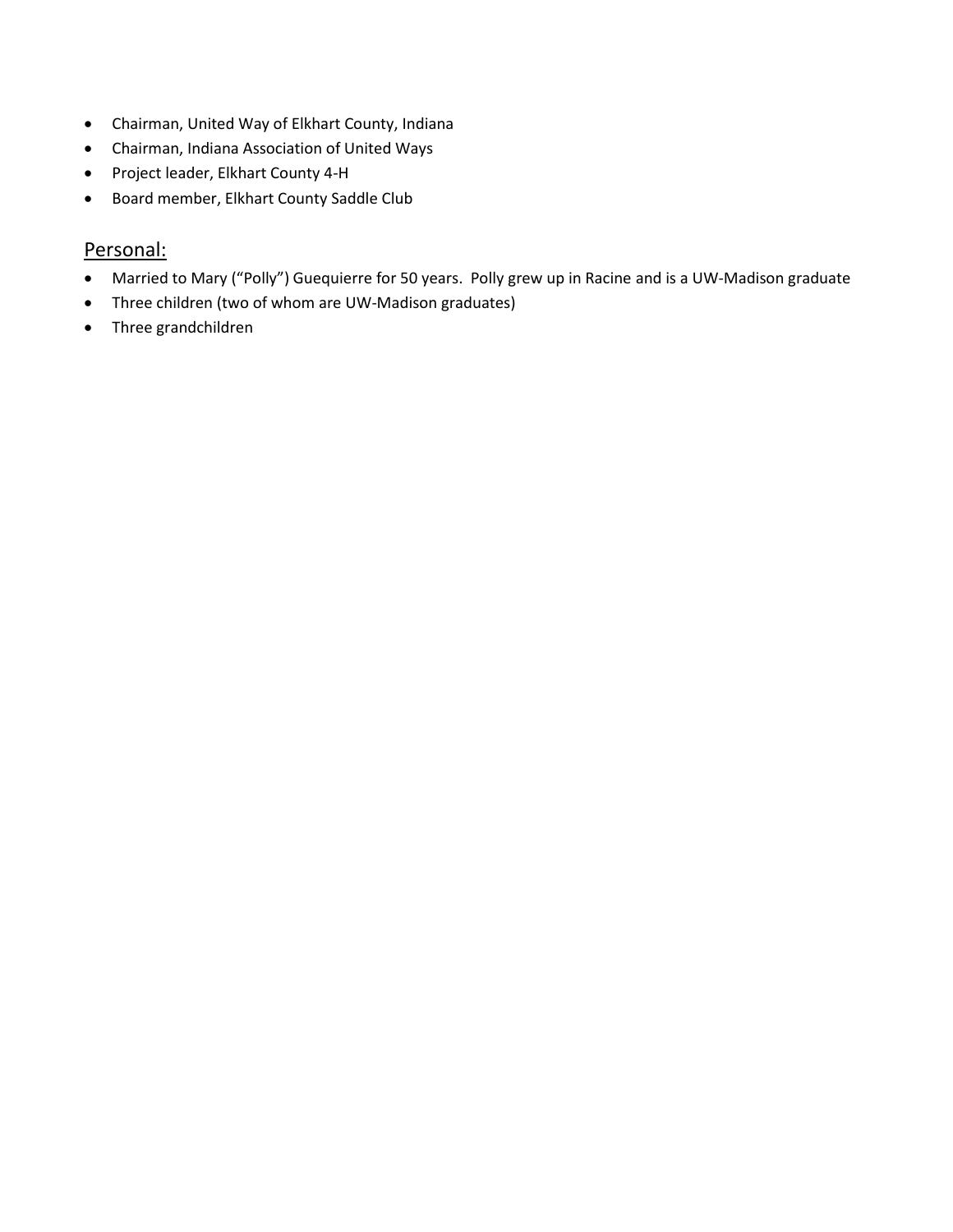## John Phillip Guequierre Madison District #19 Vacancy Statements

#### Why I wish to serve:

Community service has been a tenet of my family since the arrival of my forebears in Wisconsin in 1854. My paternal grandfather lectured me on multiple occasions that civic involvement is a duty. My maternal grandfather was a Milwaukee fireman, killed in the line of duty, but my great uncle, who was a surrogate grandfather, likewise urged service. Uncle Bill was a friend of Mayor Hoan of Milwaukee and served on the election commission. My brothers and I grew up on the story about Uncle Bill bodily throwing a politician out of his office when that hack suggested tampering with a ballot box. I watched my own parents serve as president of just about every community activity in Mukwonago.

While I started my own journey to contribute time and energy to community matters, I quickly learned that it is much more than a duty. It is a great honor, a source of occasional frustration which is always outweighed by the satisfaction of what we can accomplish together.

The one thing I have not done in my life is serve in a public office. It has been a semi-humorous assumption in our family that our French surname, which is either unpronounceable or unspellable, depending on how it is approached, is an insurmountable obstacle. (For the record, we encourage people to ignore the spelling and remember that it is pronounced "you-gair" – rather easy, actually.)

I love Wisconsin. I love Madison. I am energized by the diversity and the thirst for knowledge that I encounter daily. My wife and I spent over a decade dreaming of and planning for our return to Madison in 2013. I think I have now absorbed enough about our City, its challenges and opportunities, to make a meaningful contribution.

#### What I hope to accomplish:

I would like to apply my considerable experience in accounting, finance and budgeting to Madison's budget deliberations.

I would like to apply my experience in construction and real estate development to the Council's evaluation of public and private development, especially in District #19.

My active involvement in Madison's entrepreneurship and technology sectors gives me an appreciation for how critical those research and business opportunities are to Madison and Wisconsin. I would hope to be an effective advocate for the University and start-up communities.

Spread over a career of recruiting and training co-workers from every background, I have had to appreciate the disadvantages, the sheer dimensions of the obstacles faced by our fellow citizens of color. I am grateful that our City is wrestling with the stark reality of income inequality, and I would hope that I could contribute to the Council in its efforts to chip away at this most challenging of problems. In my business life, I was able to work with many teams of co-workers to reduce wasted material and time. About fifteen years ago, I finally grasped that the greatest waste of all is wasted human potential, and that we all need to search for better ways to realistically give all of our citizens the opportunity to do great and rewarding things in their lives.

I have had the opportunity in recent years to participate in a number of projects in sustainable development, including net-zero housing and passive design structures. Madison's encouragement of a sustainable built-environment is commendable, and I would like to support those efforts. My own definition of sustainability includes affordable housing.